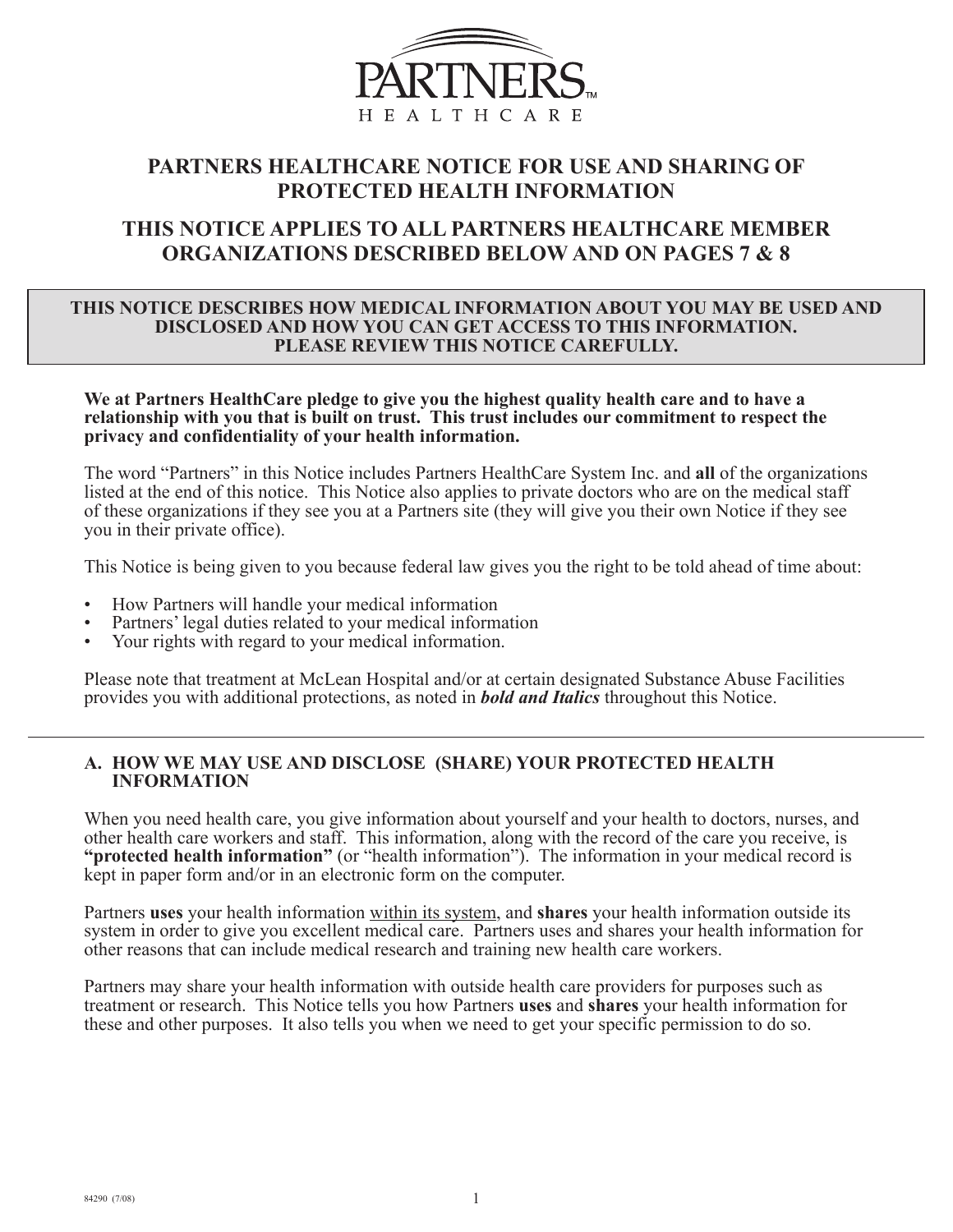## **1. Treatment, Payment, and Health Care Operations**

Except where prohibited by Massachusetts state or federal laws (see section 4), Partners may legally use and share your health information for treatment, payment, and health care operations. We do not need to ask for your specific permission to do these things, as explained below:

## Treatment

Partners health care providers will use and share your health information to provide and manage your health care and related services. For example, your primary care doctor may refer you to a specialist such as a radiologist or surgeon. The specialist may tell you that you need to be admitted to the hospital for treatment or surgery. All of the doctors in this example, whether they are in the Partners system or not, will share medical information about you. This is to coordinate your care before, during and after you go into the hospital. Partners will share information with other third parties, such as home health agencies, visiting nurses, rehabilitation hospitals, and ambulance companies. It will also share information with those who treated you before you went into the hospital and with those who will treat you in the future. This helps to make sure that everyone caring for you has the information they need.

#### *McLean Hospital and dedicated Substance Abuse Facilities and/or providers will not share information with other Partners entities and/or health care providers without an authorization signed by you to release information.*

### Payment

Partners will use and share your health information to bill and collect payment for the health care services it gives to you. For example, if you have health insurance, your health care provider will share your medical information with the insurance company or government agency (for example, Medicare or Medicaid). The insurance company uses the information to tell if you are eligible for benefits or if the services you received were medically needed.

### Health Care Operations

Partners may use and share your health information for activities that are known as health care operations. These are activities that are needed to operate its facilities and carry out its mission. Some of the information is shared with outside parties who perform these health care operations or other services on behalf of Partners ("business associates"). These business associates must also take steps to keep your health information private. Examples of activities that make up health care operations include:

- Monitoring the quality of care and making improvements where needed
- Making sure health care providers are qualified to do their jobs
- Reviewing medical records for completeness and accuracy
- Meeting standards set by regulating agencies; such as, Joint Commission
- Teaching health professionals
- Using outside business services; such as, transcription, storage, auditing, legal or other consulting services
- Storing your health information on computers
- Managing and analyzing medical information

Partners may use your health information to contact you:

- At the address and telephone numbers you give to us (including leaving messages at the telephone numbers): about scheduled or cancelled appointments, registration/insurance updates, billing or payment matters, pre-procedure assessment or test results
- With information about patient care issues, treatment choices and follow up care instructions
- With other health-related benefits and services that may be of interest to you
- For fundraising to support the Partners system and its missions of excellence, provided, however, that such information is limited to demographic information only, such as name, address, phone number, age, or gender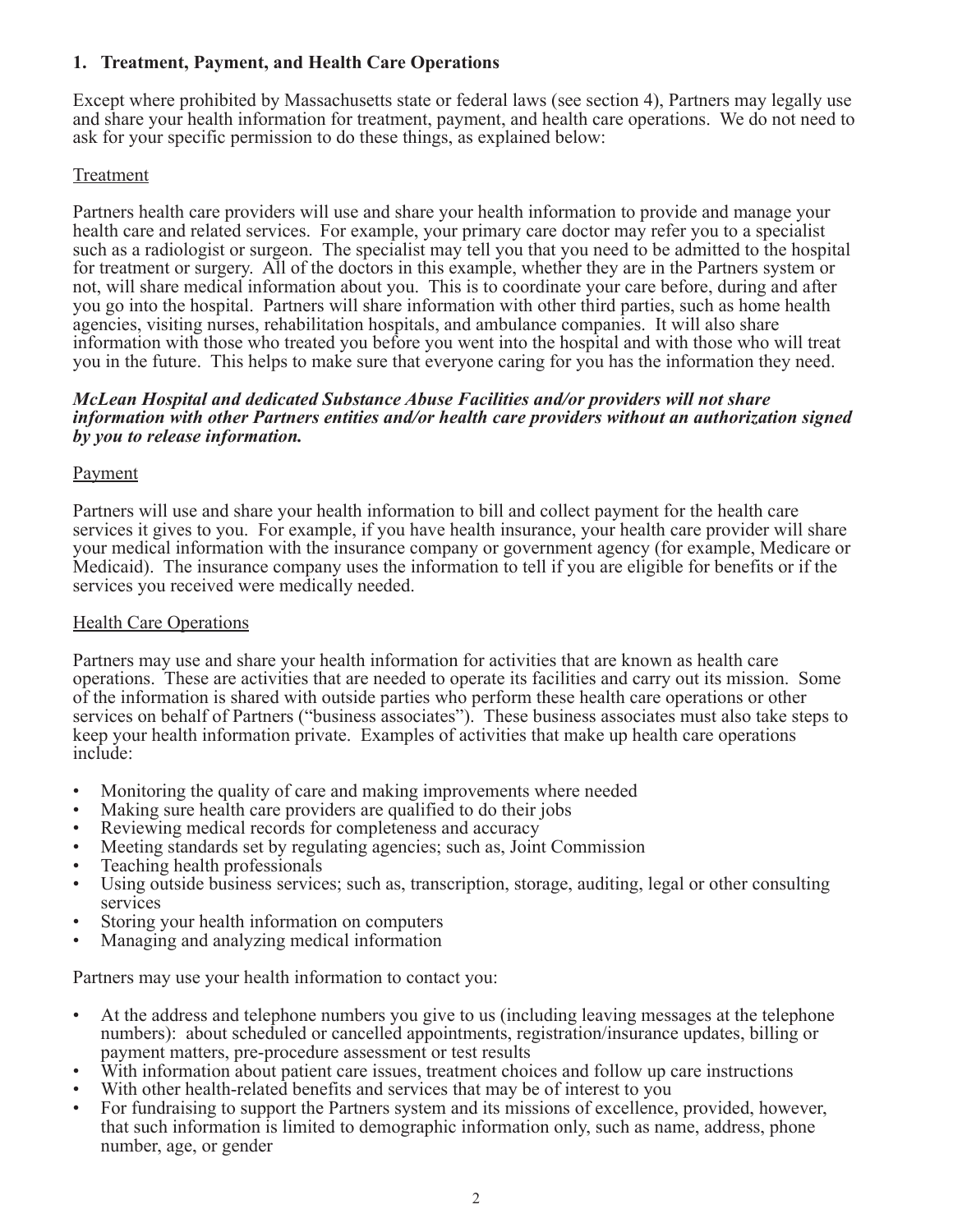## **2. Uses and Disclosures (Sharing) of Your Health Information for Other Purposes**

Partners may legally use and/or share your health information with others for the following purposes without your specific permission:

- For research that is approved by a Partners Research Committee or its designee when written permission is not required by federal or state law. This also may include preparing for research or telling you about research studies in which you might be interested
- As required by state and federal laws and regulations
- For public health activities, including required reports to the state public health and child protection authorities, and to agencies such as cancer registries and the federal Food and Drug Administration
- With regard to elder victims of abuse and neglect and in some instances to disabled victims of abuse or neglect
- For health oversight activities
- For legal and administrative proceedings
- For law enforcement purposes under specific conditions such as reporting when someone is the victim of a crime
- With regard to people who have died, to coroners, medical examiners and funeral directors
- For organ, eye or tissue donation at death
- To avert a serious threat to health or safety<br>• For specialized government operations
- For specialized government operations
- As authorized by and as necessary to comply with workers compensation laws
- For permissible public health, health care operations, and research purposes when limited identifiable information is used or shared

### **3. Uses and Disclosures (Sharing) You May Ask be Limited, or Request Not Be Made**

#### Patient Directories

If you are admitted to the hospital, your name, room location, general condition, and religion may be listed in that hospital's directory (information desk). This will be shared with members of your family, friends, members of the clergy, and to others who ask for you by name. You may ask to have your name taken off the directory list. You may also ask to restrict the information that is given out about you. If you are in an emergency situation and are not able to make your wishes known, we will put this information in the directory if we think it is in your best interest. We will not put the information in the directory if you have been admitted to the hospital before and asked that it not be shared.

#### *McLean Hospital does not have a patient directory and will not give out any information regarding your care. Dedicated Mental Health and/or Substance Abuse Facilities also will not release any directory information without your specific authorization.*

#### Disclosures to Family, Friends or Others

- Partners may share relevant health information about you with a family member or other person close to you if they are involved in your care or payment for your care.
- Partners may use or share your health information to notify a family member or other person responsible for you of your location, general medical condition or death.
- If you are present and are able to make health care decisions, we will try to find out if you want us to share this information with your family members or others. If you are in an emergency situation and not able to make your wishes known, we will use our best judgment to decide whether to share information. If it is thought to be in your best interest, we will only share information that others really need to know.
- Partners also may use or share your health information with a public or private agency assisting in disaster relief. This is to coordinate efforts to notify someone on your behalf. If we can reasonably do so while trying to respond to the emergency, we will try to obtain your permission before sharing this information.

### *McLean Hospital and dedicated Substance Abuse Facilities/Providers will not give out any information to family or friends without an authorization signed by you.*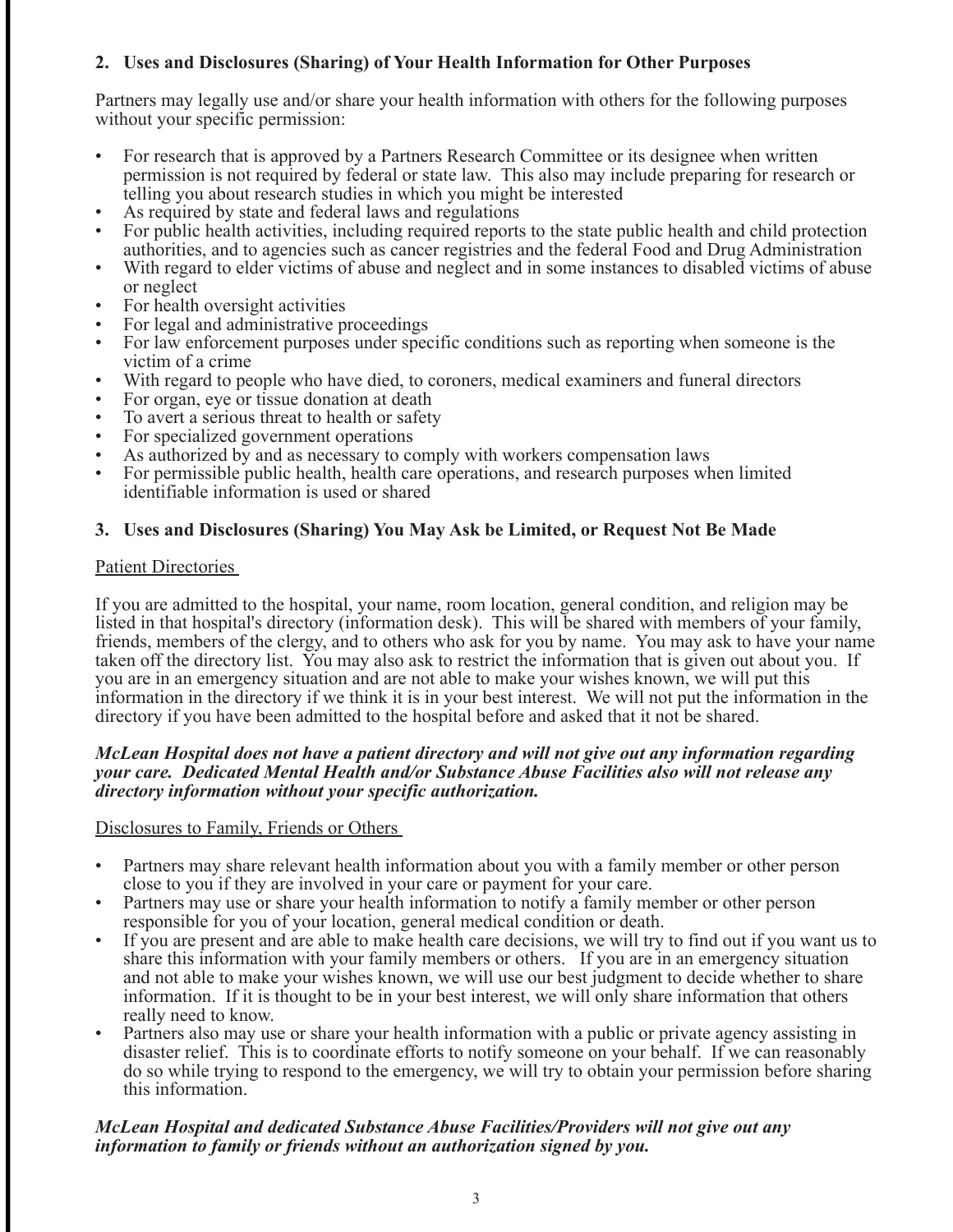#### **4. Uses or Disclosures (Sharing) of Information that Require Your Written Permission (Authorization)**

Using and/or disclosing health information for most purposes other than treatment, payment, or health care operations (for example, for many, but not all, research and marketing purposes) requires your specific authorization. Furthermore, certain information that may be contained in your medical record is considered by state and Federal law to be highly confidential, including, for example, HIV testing or test results, certain clinical therapy documentation and certain genetic information; therefore, this type of information gets additional protection from disclosure, often requiring your written authorization even before disclosure for treatment, payment or health care operations. There are some limited exceptions to these rules when your permission is not necessary before the use/disclosure can occur (including, by way of example, but not limited to, disclosure for research purposes when the Partners Research Committee that oversees the research determines that written permission is not required by federal or state law, and clinical therapy documentation used for oversight or legal defense of the therapist).

If you are asked to and give written permission for the use and/or disclosure of your health information, you may withdraw such consent at any time in writing or, in certain limited cases, orally, except to the extent that the providers have already acted upon your previously provided consent.

#### **B. YOUR RIGHTS WITH RESPECT TO YOUR HEALTH INFORMATION AND HOW TO EXERCISE THEM**

#### **The Right to Ask for Limits on the Use and Sharing of Your Health Information.**

You have the right to ask for restrictions on the use and sharing of your health information for treatment, payment, or health care operations. You can also ask for restrictions on using this information to notify you about appointments, etc.

Partners is not required to agree to your request. If we do, we must put the restriction in writing and abide by it except if you need to be treated in an emergency. You may not ask us to restrict uses and sharing of information that we are legally required to make.

#### **The Right to Ask that Your Health Information be Communicated to you in a Confidential Manner.**

You have the right to ask for your health information to be sent to you in different ways. For example, you may ask that Partners not contact you with appointment reminders by telephone, or only call at your work or cell telephone number rather than home.

When we request an address and telephone number(s) to contact you, it is your responsibility to give us telephone number(s) and an address that will allow us to carry out our needs to reach you and care for you. We may request that the method and location where you wish to be contacted be in writing and that you contact us with any changes to this information. Partners must agree to any reasonable request and cannot ask you to explain the reason for your request. Partners can require you to give information as to how a payment will be handled, and what address a bill should be mailed to.

#### **The Right to Look at and Get a Copy of Your Health Information.**

You have the right to look at and get a copy of your health information that Partners keeps of your medical treatment and bills. You must ask for this in writing. We will respond within thirty (30) days from receipt of your request. If you ask for a copy of your records, you will be charged a fee. If your request is denied, we will explain the reasons in writing and tell you which rights you have, if any, to a review of the denial. We may offer to give you a summary or explanation of the information you requested as long as you agree in advance to this and to any fees that it might cost. If you ask for information that we do not have, but we know where it is, we must tell you where to direct your request. Certain information (for example, Psychotherapy Notes) may be withheld from you in certain circumstances.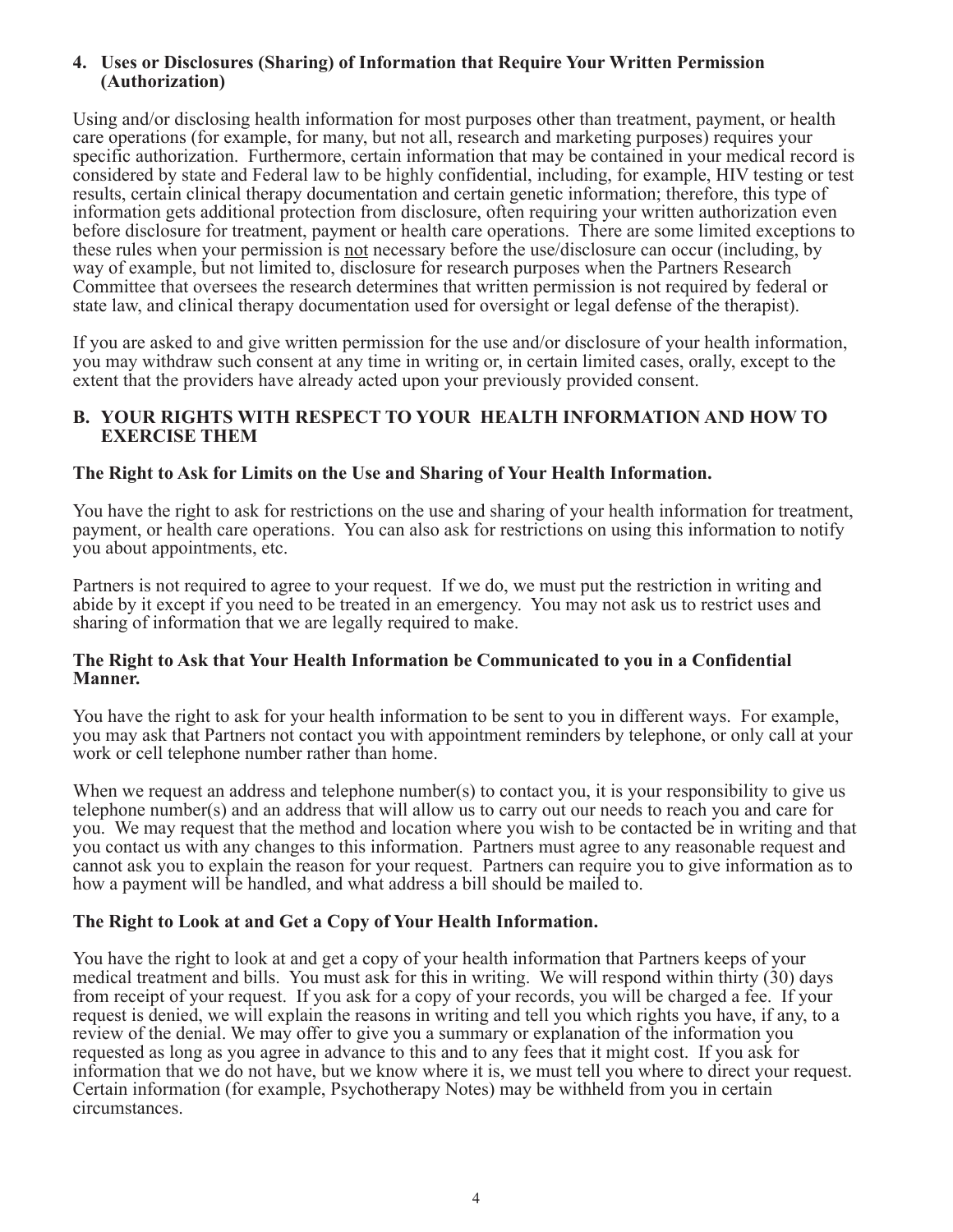## **The Right to Change Your Health Information.**

You have the right to ask us to change your health information related to your treatment and bills if you think that there has been a mistake or that information is missing.

- You must make your request in writing and give the reason for why you want the change.
- We have 60 days to respond to your request.
- If we are not able to act on the request within the 60 days, we will notify you that we are extending the response time by 30 days.
- If we extend the response time, we will explain the delay to you in writing and give you a new date of when to expect a response.
- We may deny your request.
- If we deny your request, we must give you a written statement with the reasons for the denial, and what other steps are available to you.
- If we grant the request, we will ask you to tell us the persons you want to receive the changes. You need to agree to have us notify them along with any others who received the information before corrections were made, and who may have relied on the incorrect information to give you treatment.

#### **The Right to Receive An Accounting of Disclosures (Record of When Your Health Information was Shared without Your Written Permission / Authorization).**

You have the right to get a record of the times that your health information has been shared. You must make your request in writing. You may request this as far back as six years, beginning April 14, 2003. The listing you get will include the date, name, and address (if known) of the person or organization receiving your information. It will also include a brief description of the information given, and a brief statement of why the information was shared.

The following exceptions apply:

- This does not include sharing your medical information for the purpose of treatment, payment, or health care operations.
- It also does not include:
	- Sharing your medical information if your gave permission in writing (signed an authorization form)
	- Sharing information in facility directories
	- Sharing information with persons involved in your care
	- Using your information to communicate with you about your health condition
	- Sharing information for national security or intelligence purposes or to correctional institutions or law enforcement officials who have custody of you
	- Sharing information that occurred before April 14, 2003.
- We have  $\overline{60}$  days to respond to your request. If we have not been able to act on the request within the 60 days, we will notify you that we are extending the response time by 30 days.
- If we do extend the response time, we will explain the delay to you in writing and give you a new date of when to expect a response.
- Your first request for a record in any 12-month period is free.
- We will charge a fee for any other requests in that period.
- We will notify you of the fee before we do the work. This will give you a chance to stop the request if you do not wish to pay the fee.

## **The Right to Ask for a Paper Copy of this Notice.**

You may ask for a paper copy of this Notice from the contact listed at the end of this Notice. You can ask for a paper copy even if you agreed to receive the Notice by email.

## **C. OUR DUTIES WITH RESPECT TO YOUR HEALTH INFORMATION**

Partners is required by law to keep your health information private. We are required to give people notice of our legal duties and privacy practices with respect to your health information.

Partners must abide by the terms of the Notice currently in effect. Partners reserves the right to change its privacy practices and the terms of this Notice at any time. Partners reserves the right to make the new Notice provisions effective for all protected health information that it maintains. If it does so, the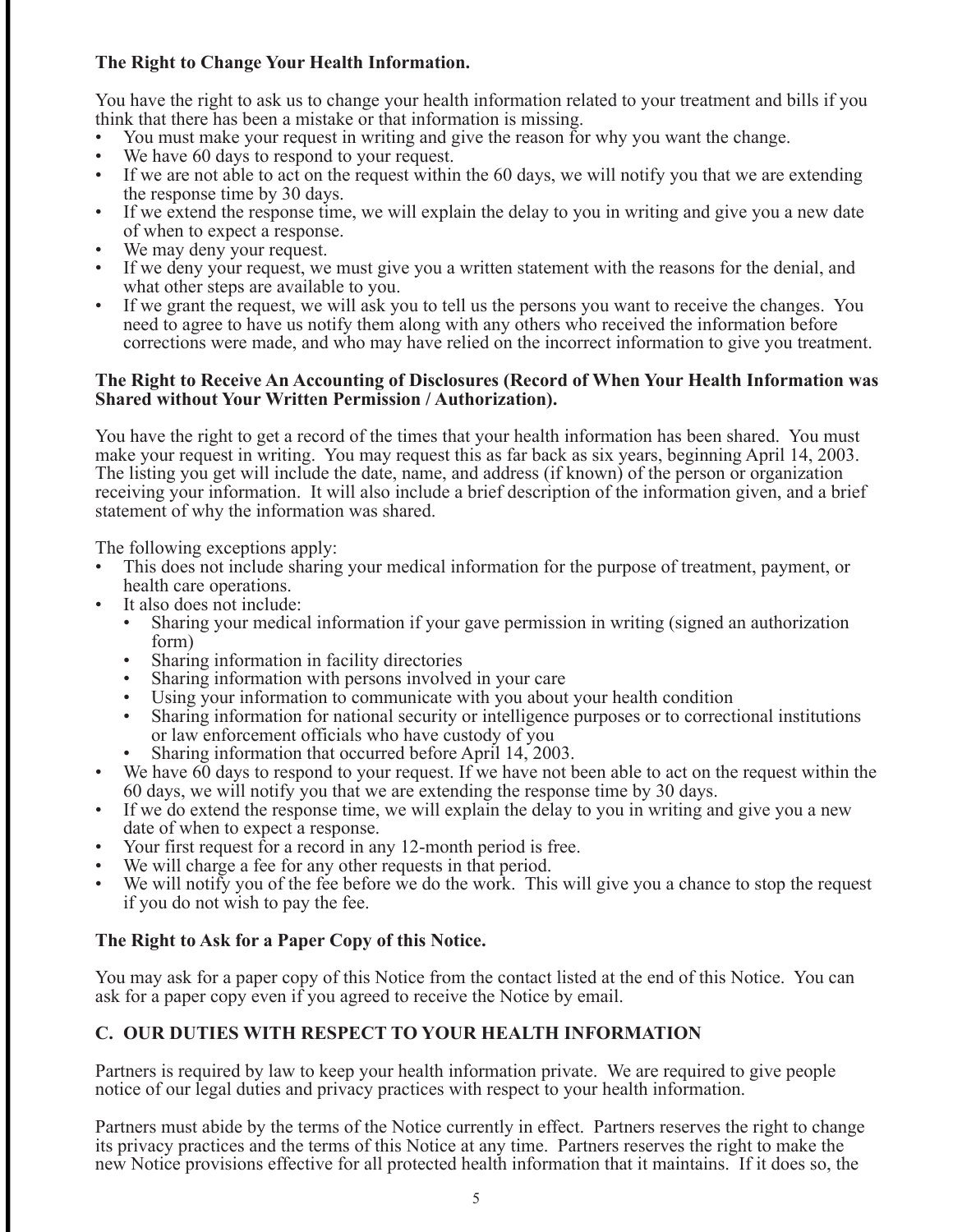updated Notice will be posted on the Partners web site and in all Partners registration areas for public viewing. You may request a copy of the current Notice at any time by calling any of the people listed at the end of this notice, or you may view it on our web site at www.partners.org.

#### **D. HOW TO COMPLAIN IF YOU BELIEVE YOUR PRIVACY RIGHTS HAVE BEEN VIOLATED**

If you think that we may have violated your privacy rights or you disagree with any action we have taken with regard to your health information, we want you, your family, or your guardian to speak with us. If you present a complaint, your care will not be affected in any way. It is the goal of Partners HealthCare to give you the best care while respecting your privacy.

You may file a complaint by contacting a representative at any of the Partners sites that are listed at the end of this Notice. You may also send a written complaint to the U.S. Department of Health and Human Services, J.F.K. Federal Building - Room 1875, Boston, MA 02203, Voice phone 617-565-1340, or email to OCRComplaint@hhs.gov. We will take no retaliatory action against you if you file a complaint about our privacy practices.

### **E. PERSON TO CONTACT FOR INFORMATION OR WITH A COMPLAINT**

If you have any questions about this Notice or any complaints, please contact a representative at any of the Partners sites that are listed at the end of this Notice.

## **F. EFFECTIVE DATE OF THIS NOTICE**

This Notice is effective as of August 11, 2008.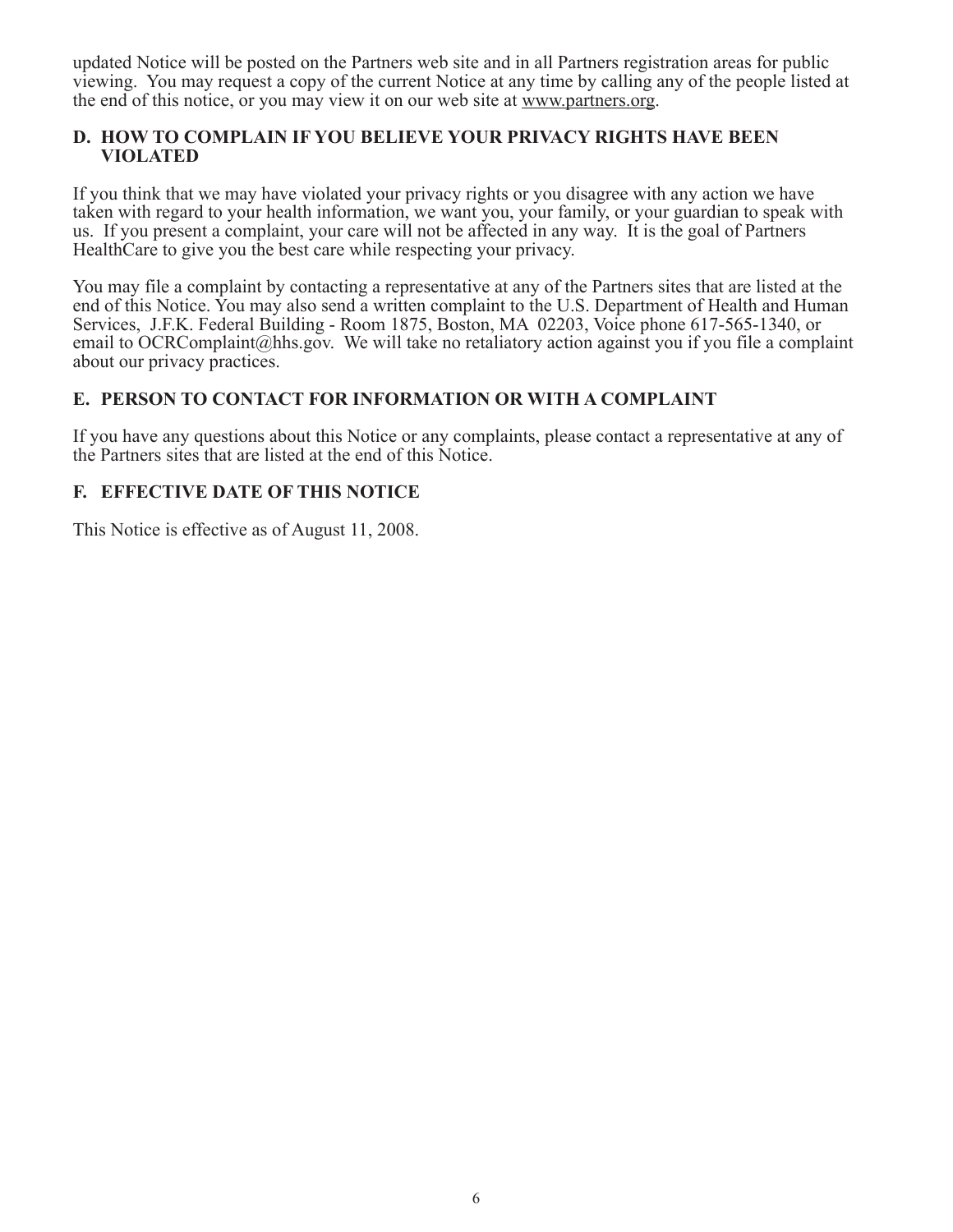### **PARTNERS HEALTHCARE MEMBER ORGANIZATIONS**

This Notice applies to the following Partners organizations:

| <b>PARTNERS HEALTHCARE MEMBER</b><br><b>ORGANIZATIONS</b>                                                                                | Phone Number to contact when a patient wants to<br>report a breach (complaint)      |                                                            |
|------------------------------------------------------------------------------------------------------------------------------------------|-------------------------------------------------------------------------------------|------------------------------------------------------------|
| Brigham and Women's Hospital, Inc.<br>Brigham and Women's Physicians Organization, Inc.                                                  | <b>BWH HIPAA Compliance</b><br><b>BWH Patient Relations</b><br>Compliance Help Line | $(617)$ 582-5201<br>$(617)$ 732-6636<br>1 (800) 856-1983   |
| The General Hospital Corporation(also known as Massachusetts<br>General Hospital)<br>Massachusetts General Physicians Organization, Inc. | Privacy Office/Health Info. Services<br>Patient Advocacy<br>Compliance Help Line    | $(617)$ 726-2465<br>$(617)$ 726-3370<br>$(617) 726 - 1446$ |
| Faulkner Hospital, Inc.<br>Faulkner Breast Centre, Inc.<br>Faulkner Community Medical Corporation<br>West Roxbury Medical Group, Inc.    | Privacy Officer/Director, Health Information Services<br>Compliance Officer         | $(617)$ 983-7458<br>$(617)$ 983-7470                       |
| Newton Wellesley Hospital<br>Newton Wellesley Ambulatory Services, Inc.                                                                  | Compliance Help Line:                                                               | 1 (800) 858-1752                                           |
| North Shore Medical Center, Inc.<br>North Shore Physicians Group, Inc.                                                                   | Privacy Officer:<br>Compliance Help Line:                                           | $(978)$ 354-4254<br>1 (800) 856-1983                       |
| Martha's Vineyard Hospital                                                                                                               | Privacy Officer:<br>Compliance Help Line:                                           | (508) 693-0410, ext. 481<br>(508) 693-0410, ext. 221       |
| Nantucket Cottage Hospital                                                                                                               | Privacy Officer:<br>Compliance Hotline:                                             | $(508)$ 825-8118<br>$(508)$ 825-8218                       |
| The McLean Hospital Corporation                                                                                                          | Privacy Office:                                                                     | $(617)$ 855-4680                                           |
| FRC, Inc.<br>Boston Center for Rehabilitation and Sub-Acute Care<br>North End Rehabilitation and Nursing Center<br>$\bullet$             | Privacy Officer:<br>Compliance Help Line:                                           | $(978)$ 825-8571<br>1 (800) 856-1983                       |
| Rehabilitation Hospital of the Cape and Islands Corporation                                                                              | Privacy Officer:                                                                    | $(508) 833 - 4050$                                         |
| Shaughnessy-Kaplan Rehabilitation Hospital, Inc.                                                                                         | Privacy Officer<br>Compliance Help Line:                                            | $(978)$ 825-8571<br>1 (800) 856-1983                       |
| The Spaulding Rehabilitation Hospital Corporation                                                                                        | Privacy Officer:<br>Compliance Help Line:                                           | $(617)$ 573-2310<br>1 (800) 856-1983                       |
| North End Community Health Committee, Inc.                                                                                               | Privacy Officer:                                                                    | $(617)$ 643-8105                                           |